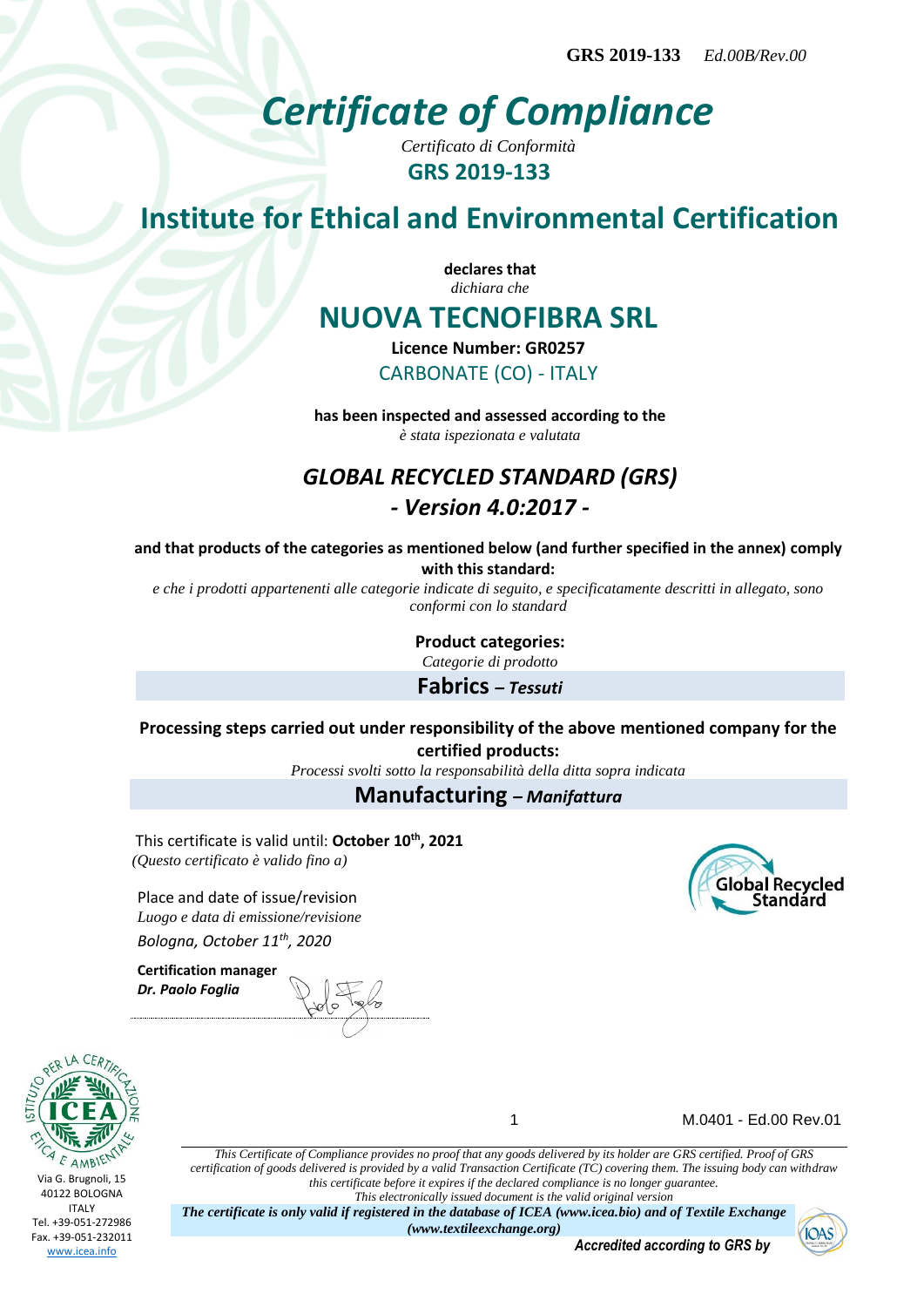#### *Certified entity:* **NUOVA TECNOFIBRA SRL**

#### **Global Recycled Standard**

#### **Appendix to certificate no.: GRS 2019-133**

In specific the certificate covers the following products:

| <b>Products</b>      |                                                                                                              | <b>Material Composition</b> |            |     | Label grade                    |
|----------------------|--------------------------------------------------------------------------------------------------------------|-----------------------------|------------|-----|--------------------------------|
| Category             | <b>Product details</b>                                                                                       | Fibre                       | Id.        | %   |                                |
| Non-woven<br>fabrics | Resin wadding<br><b>TALKO GRS</b>                                                                            | Polyester* (post-consumer)  | $R-PL$     | 78  | Made with recycled<br>material |
|                      |                                                                                                              | Polyester                   | <b>PL</b>  | 12  |                                |
|                      |                                                                                                              | Other                       | AA         | 10  |                                |
| Non-woven<br>fabrics | Thermo-bonded wadding<br>TW VELL GRS                                                                         | Polyester* (post-consumer)  | R-PL       | 51  | Made with recycled<br>material |
|                      |                                                                                                              | Polyester                   | <b>PL</b>  | 49  |                                |
| Non-woven<br>fabrics | Felt<br>FC MON GRS 220                                                                                       | Polyester* (post-consumer)  | R-PL       | 60  | Made with recycled<br>material |
|                      |                                                                                                              | Polyester                   | <b>PL</b>  | 40  |                                |
| Non-woven<br>fabrics | Thermo-bonded wadding<br>2/FCTG GRS 150                                                                      | Polyester* (post-consumer)  | R-PL       | 70  | Made with recycled<br>material |
|                      |                                                                                                              | Polyester                   | PL         | 30  |                                |
|                      | Thermo-bonded wadding                                                                                        | Polyester* (post-consumer)  | $R-PL$     | 20  |                                |
| Non-woven<br>fabrics | FCACRIGRS 230; FCV5EGRS<br>270; FCACRIGRS<br>400; FCNACRIGRS 230;<br><b>FCNV5EGRS</b><br>270; FCNACRIGRS 400 | Polyester                   | PL         | 80  | None                           |
| Non-woven<br>fabrics | Thermo-bonded wadding<br>2/FCGRIGIO20PLA GRS<br>280                                                          | Polyester* (post-consumer)  | R-PL       | 80  | Made with recycled<br>material |
|                      |                                                                                                              | Polylactic Acid             | <b>PLA</b> | 20  |                                |
| Non-woven<br>fabrics | Thermo-bonded wadding<br><b>FCMON GRS 220</b>                                                                | Polyester* (post-consumer)  | R-PL       | 100 | <b>GRS Certified</b>           |
| Non-woven<br>fabrics | Thermo-bonded wadding<br>2/TRP GRS                                                                           | Polyester* (post-consumer)  | R-PL       | 71  | Made with recycled             |
|                      |                                                                                                              | Polyester                   | <b>PL</b>  | 29  | material                       |
| Non-woven<br>fabrics | Thermo-bonded wadding<br>2/TW GRS                                                                            | Polyester* (post-consumer)  | $R-PL$     | 56  | Made with recycled             |
|                      |                                                                                                              | Polyester                   | PL         | 44  | material                       |

\*From recycled material

Place and date of issue/revision *Luogo e data di emissione/revisione Bologna, October 11th, 2020*





*Dr. Paolo Foglia*



2 M.0401 - Ed.00 Rev.01

*This Certificate of Compliance provides no proof that any goods delivered by its holder are GRS certified. Proof of GRS certification of goods delivered is provided by a valid Transaction Certificate (TC) covering them. The issuing body can withdraw this certificate before it expires if the declared compliance is no longer guarantee. This electronically issued document is the valid original version*

*The certificate is only valid if registered in the database of ICEA (www.icea.bio) and of Textile Exchange (www.textileexchange.org)*

*Accredited according to GRS by*